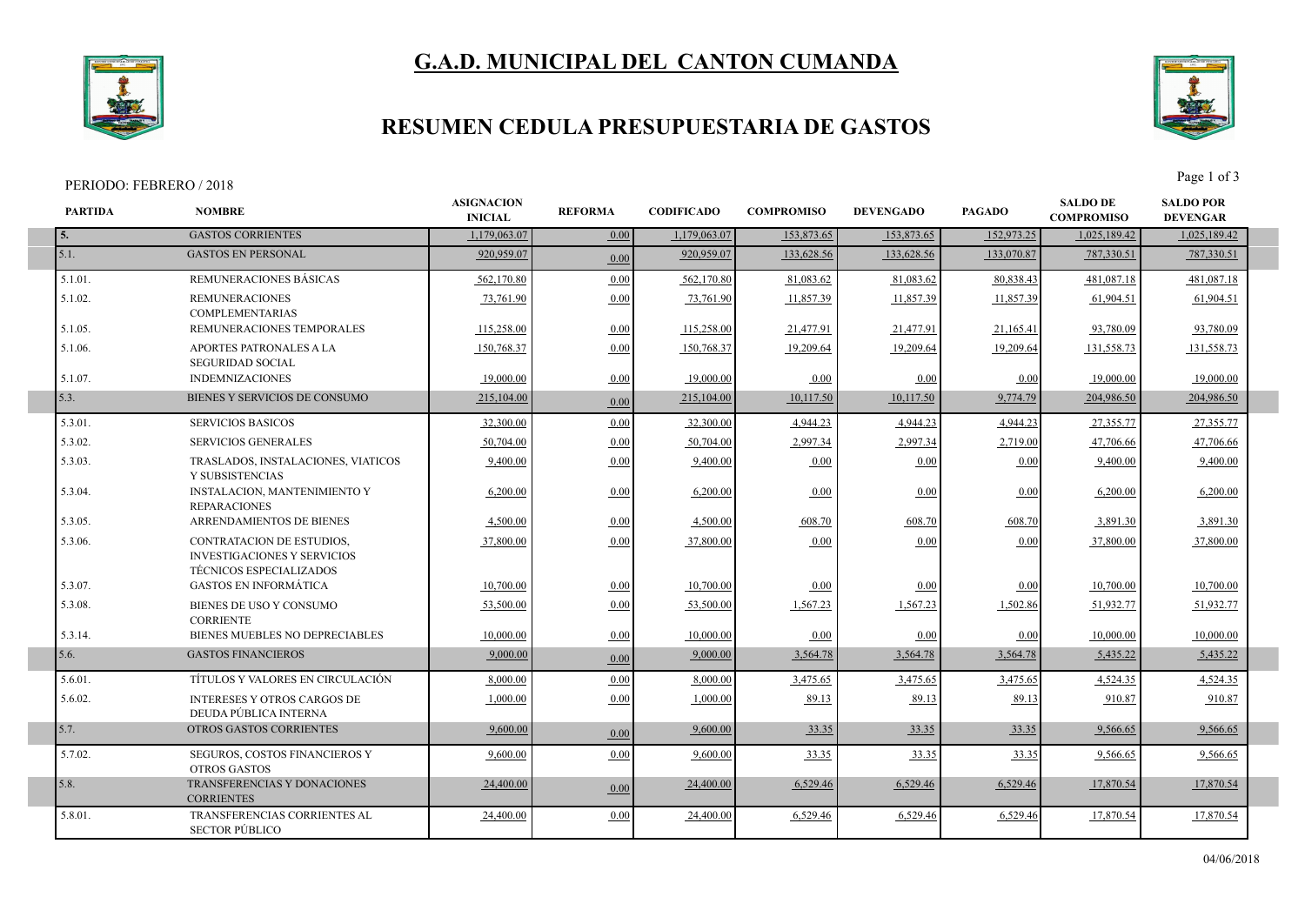## **G.A.D. MUNICIPAL DEL CANTON CUMANDA**



### **RESUMEN CEDULA PRESUPUESTARIA DE GASTOS**

**INICIAL REFORMA CODIFICADO COMPROMISO**

**ASIGNACION**<br>**REFORMA** 

#### **PARTIDA NOMBRE** PERIODO: FEBRERO / 2018 Page 2 of 3

7.8.01. TRANSFERENCIAS PARA INVERSION AL SECTOR PÚBLICO



**SALDO POR DEVENGAR**

**SALDO DE COMPROMISO DEVENGADO PAGADO**

**7.** GASTOS DE INVERSIÓN 1930 193,685,247.57 **1.000 3,685,247.57** 193,872.71 193,872.71 189,132.69 3,491,374.86 3,491,374.86 7.1. 679,903.01 0.00 GASTOS EN PERSONAL PARA INVERSIÓN 679,903.01 88,311.58 88,311.58 88,304.80 591,591.43 591,591.43 7.1.01. REMUNERACIONES BÁSICAS | 379,380.00 0.00 379,380.00 53,353.50 53,353.50 53,346.72 326,026.50 326,026.50 7.1.02. REMUNERACIONES COMPLEMENTARIAS 63,111.25 0.00 63,111.25 8,761.64 8,761.64 8,761.64 54,349.61 54,349.61 7.1.05. REMUNERACIONES TEMPORALES 111,312.00 0.00 111,312.00 13,180.70 13,180.70 13,180.70 98,131.30 98,131.30 7.1.06. APORTES PATRONALES A LA SEGURIDAD SOCIAL 109,099.76 0.00 109,099.76 13,015.74 13,015.74 13,015.74 96,084.02 96,084.02 7.1.07. INDEMNIZACIONES 17,000.00 0.00 17,000.00 0.00 0.00 0.00 17,000.00 17,000.00 7.3. BIENES Y SERVICIOS PARA INVERSIÓN <u>850,048.20</u> 67,811.08 <u>67,811.08 67,811.08 68,808.28 782,237.12 782,237.12</u> 7.3.02. SERVICIOS GENERALES (58,000.00) 58,000.00 58,000.00 58,000.00 9,362.44 9,362.44 8,400.45 48,637.56 48,637.56 48,637.56 7.3.03. TRASLADOS, INSTALACIONES ,VIÁTICOS Y SUBSISTENCIAS 4,200.00 0.00 4,200.00 0.00 0.00 0.00 4,200.00 4,200.00 7.3.04. INSTALACIONES, MANTENIMIENTOS Y REPARACIONES 110,500.00 0.00 110,500.00 10,692.94 10,692.94 10,690.15 99,807.06 99,807.06 7.3.05. ARRENDAMIENTO DE BIENES <u>11,000.00</u> | <u>0.00</u> | <u>0.00 | 11,000.00</u> | 11,000.00 | 7.3.06. CONTRATACIONES DE ESTUDIOS E INVESTIGACIONES 25,500.00 0.00 25,500.00 0.00 0.00 0.00 25,500.00 25,500.00 7.3.07. GASTOS EN INFORMÁTICA 2,500.00 0.00 2,500.00 0.00 0.00 0.00 2,500.00 2,500.00 7.3.08. BIENES DE USO Y CONSUMO DE INVERSIÓN 618,348.20 0.00 618,348.20 43,607.58 43,607.58 43,569.56 574,740.62 574,740.62 7.3.14. BIENES MUEBLES NO DEPRECIABLES  $\begin{bmatrix} 20,000.00 \end{bmatrix}$  0.00 20,000.00 4,148.12 4,148.12 4,148.12 15,851.88 15,851.88 7.5. 1,780,334.36 0.00 OBRAS PÚBLICAS 1,780,334.36 24,400.59 24,400.59 20,670.15 1,755,933.77 1,755,933.77 7.5.01. OBRAS DE INFRAESTRUCTURA | <u>1,760,334.36</u> 0.00 1,<u>760,334.36</u> 18,534.82 18,534.82 15,045.30 1,741,799.54 1,741,799.54 1,741,799.54 7.5.04. OBRAS EN LÍNEAS, REDES E INSTALACIONES ELÉCTRICAS  $20,000.00$   $0.00$   $20,000.00$   $5,865.77$   $5,865.77$   $5,624.85$   $14,134.23$   $14,134.23$ 7.7. 50,000.00 0.00 OTROS GASTOS DE INVERSIÓN 50,000.00 0.00 0.00 0.00 50,000.00 50,000.00 7.7.02. SEGUROS, COSTOS FINANCIEROS Y OTROS GASTOS  $\begin{bmatrix} 50,000.00 \\ 0.00 \end{bmatrix}$   $\begin{bmatrix} 0.00 \\ 0.00 \end{bmatrix}$   $\begin{bmatrix} 0.00 \\ 0.00 \end{bmatrix}$   $\begin{bmatrix} 0.00 \\ 0.00 \end{bmatrix}$   $\begin{bmatrix} 50,000.00 \\ 50,000.00 \end{bmatrix}$   $\begin{bmatrix} 50,000.00 \\ 0.00 \end{bmatrix}$ 7.8. TRANSFERENCIAS Y DONACIONES PARA 324,962.00 1000 324,962.00 13,349.46 13,349.46 13,349.46 311,612.54 311,612.54 INVERSIÓN 311,612.54

**8.** GASTOS DE CAPITAL 63,500.00 0.00 63,500.00 7,055.85 7,055.85 0.00 56,444.15 56,444.15

324,962.00 0.00 324,962.00 324,962.00 13,349.46 13,349.46 311,612.54 311,612.54